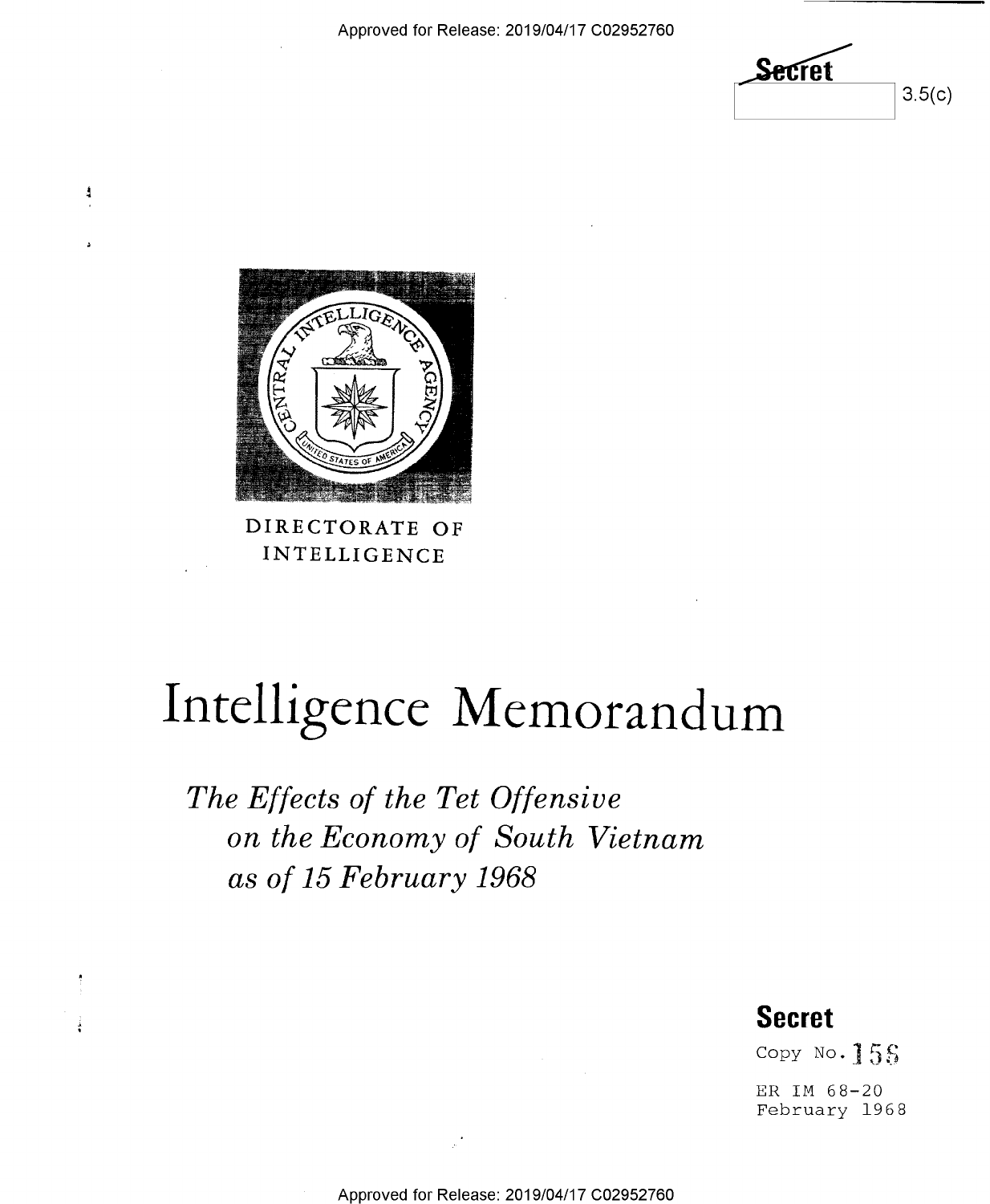$\ddot{\phantom{a}}$ 

÷.,

## **WARNING**

This document contains information affecting the national defense of the United States, within the meaning of Title 18, sections 793 and 794, of the US Code, as amended. Its transmission or revelation of its contents to or receipt by an unauthorized person is prohibited by law.

GROUP 1<br>EXCLUDED FROM AUTOMATIC<br>DECLASSIFICATION

 $\lambda$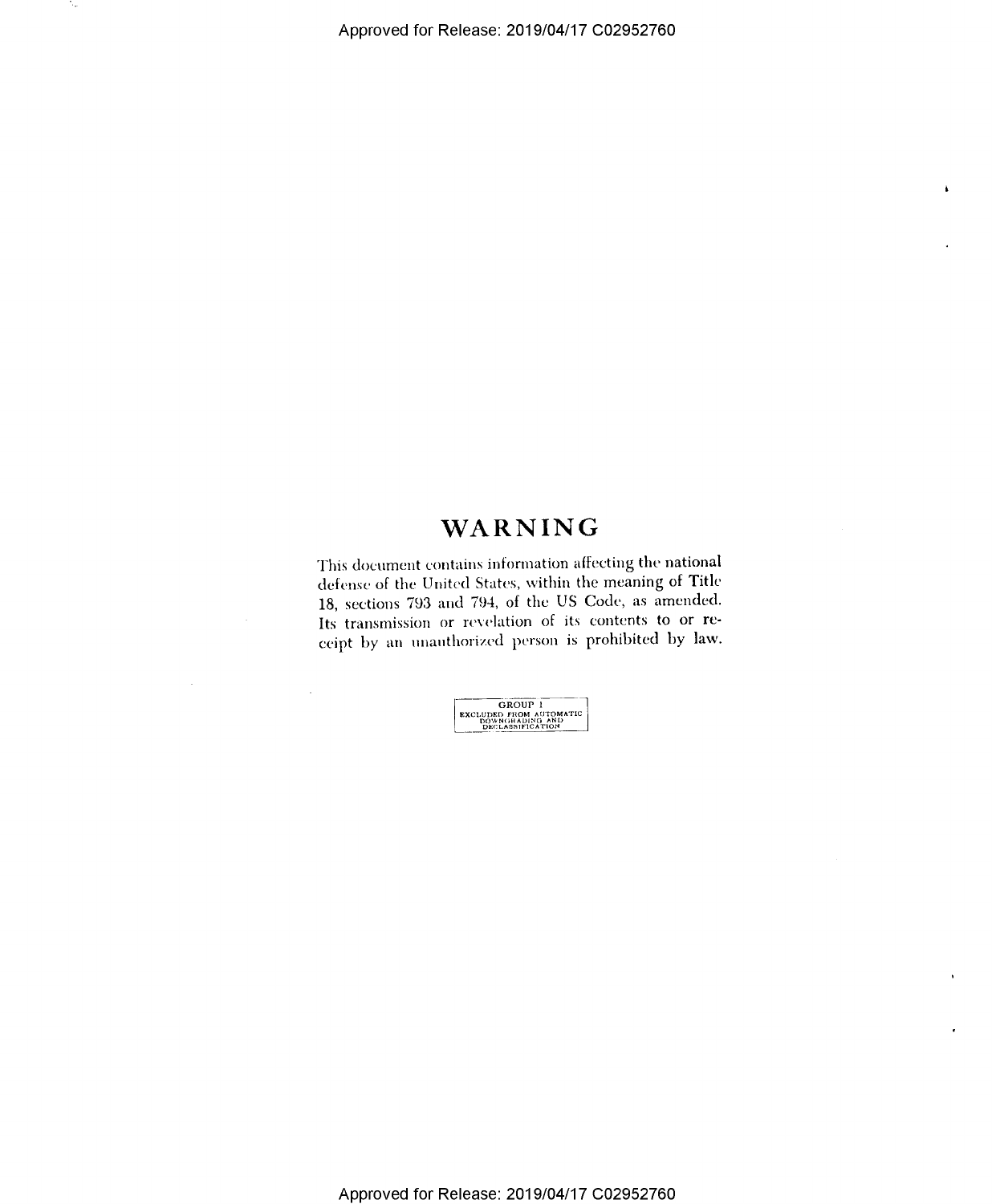CENTRAL INTELLIGENCE AGENCY Directorate of Intelligence l6 February 1968

#### INTELLIGENCE MEMORANDUM

## The Effects of the Tet Offensive on the Economy of South Vietnam as of l5 February <sup>1968</sup>

#### Summary

The ability of most Vietnamese cities to resume<br>relatively normal economic activity at a quick<br>pace reflects the relatively small amount of last-<br>ing economic damage resulting from the Tet offen-<br>sive. It seems clear that

Although most of the indicators of short-term<br>recovery look good, the Tet offensive has caused<br>other problems that cannot be overcome so easily.<br>Movement between cities is recovering more slowly,<br>and little is known about

Note: This memorandum was produced by CIA. It<br>was prepared by the Office of Economic Intelligence<br>and was coordinated with the Office of Current<br>Intelligence.

 $\begin{array}{ccc} \text{SERET} & & & 3.5(c) \end{array}$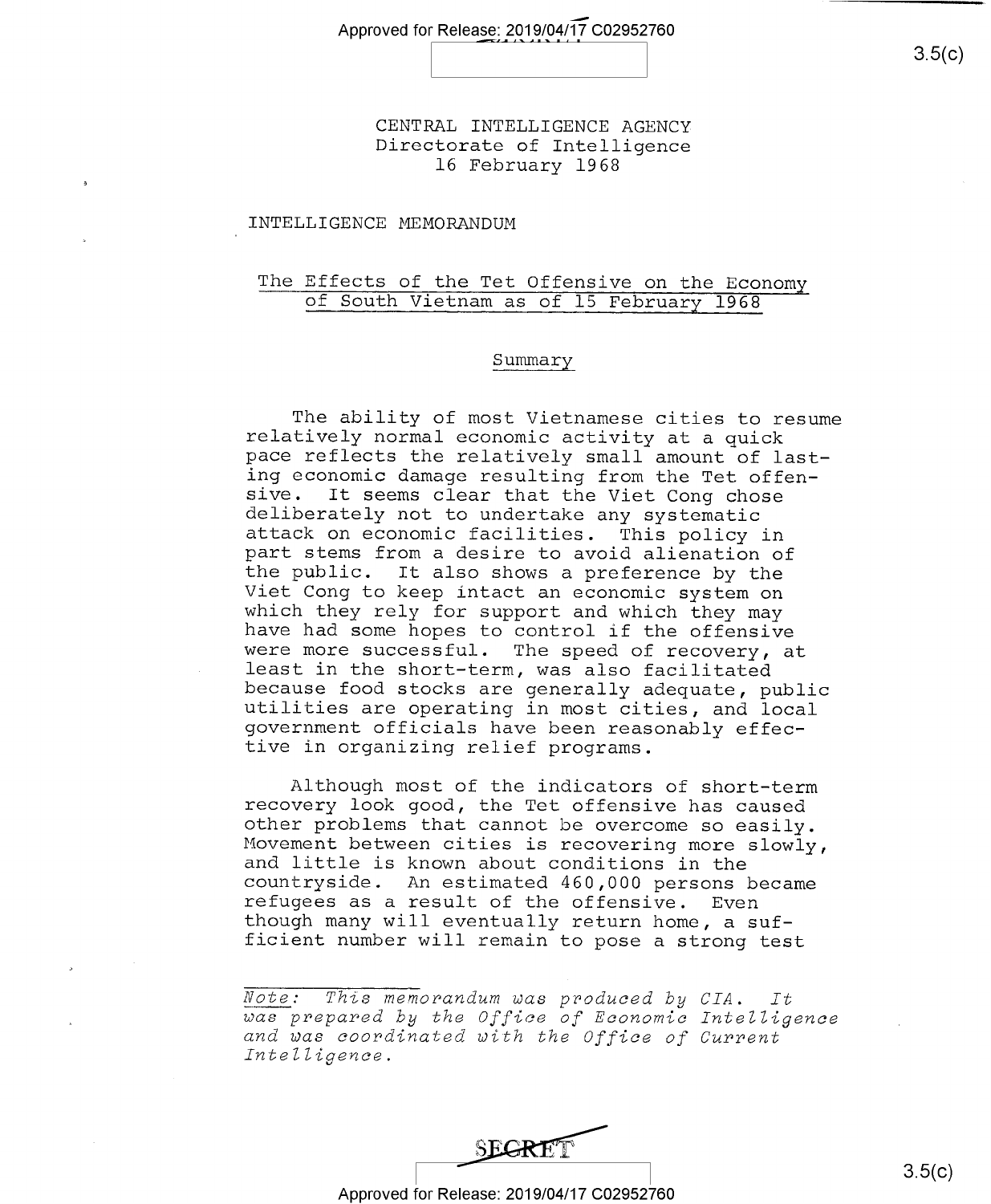#### Approved for Release: 2019/04/17 C02952760  $Z$  $T$  $UL1$

of the ability of the government to house and feed<br>them. Moreover, highway interdictions -- particu-<br>larly bridges -- and losses resulting from harvest-<br>ing delays could reduce the availability of rice<br>in the cities. The S

Although the economy should weather the Tet<br>offensive without extreme disruptions, a future<br>offensive that included a concerted attack against<br>the economy would almost certainly result in<br>severe and prolonged economic disr

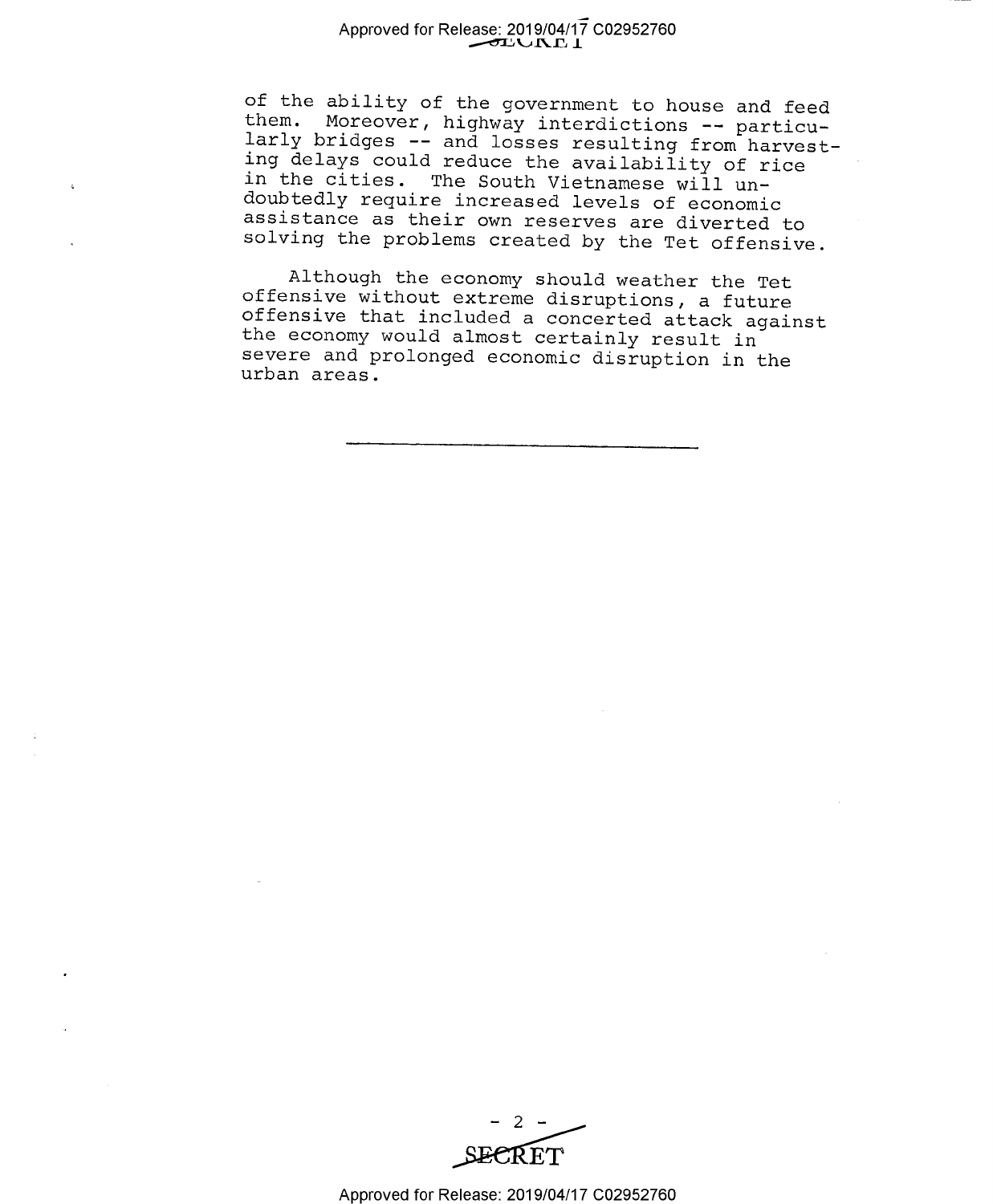#### General

1. As of 15 February, economic activity in<br>most South Vietnamese cities was recovering<br>rapidly from the effects of the Tet offensive.<br>Some cities suffered severe damage, many people<br>were made homeless, and there were short

2. The economy's relatively quick recovery<br>is explained partly by the fact that the people's<br>needs are simple, government rice stocks were<br>large, and most people had stocked up on food<br>supplies in preparation for the Tet h

3. Over the long term, the offensive may have<br>more disruptive effects on rice production, allo-<br>cation of manpower, and economic policy. It is<br>clear that South Vietnam's rice needs for 1968<br>will have to be re-evaluated. Ea

4. In addition to providing more rice, the<br>United States may have to assume a larger financial<br>burden for economic and pacification programs.<br>The relief and recovery efforts by the South Viet-<br>namese government will requir

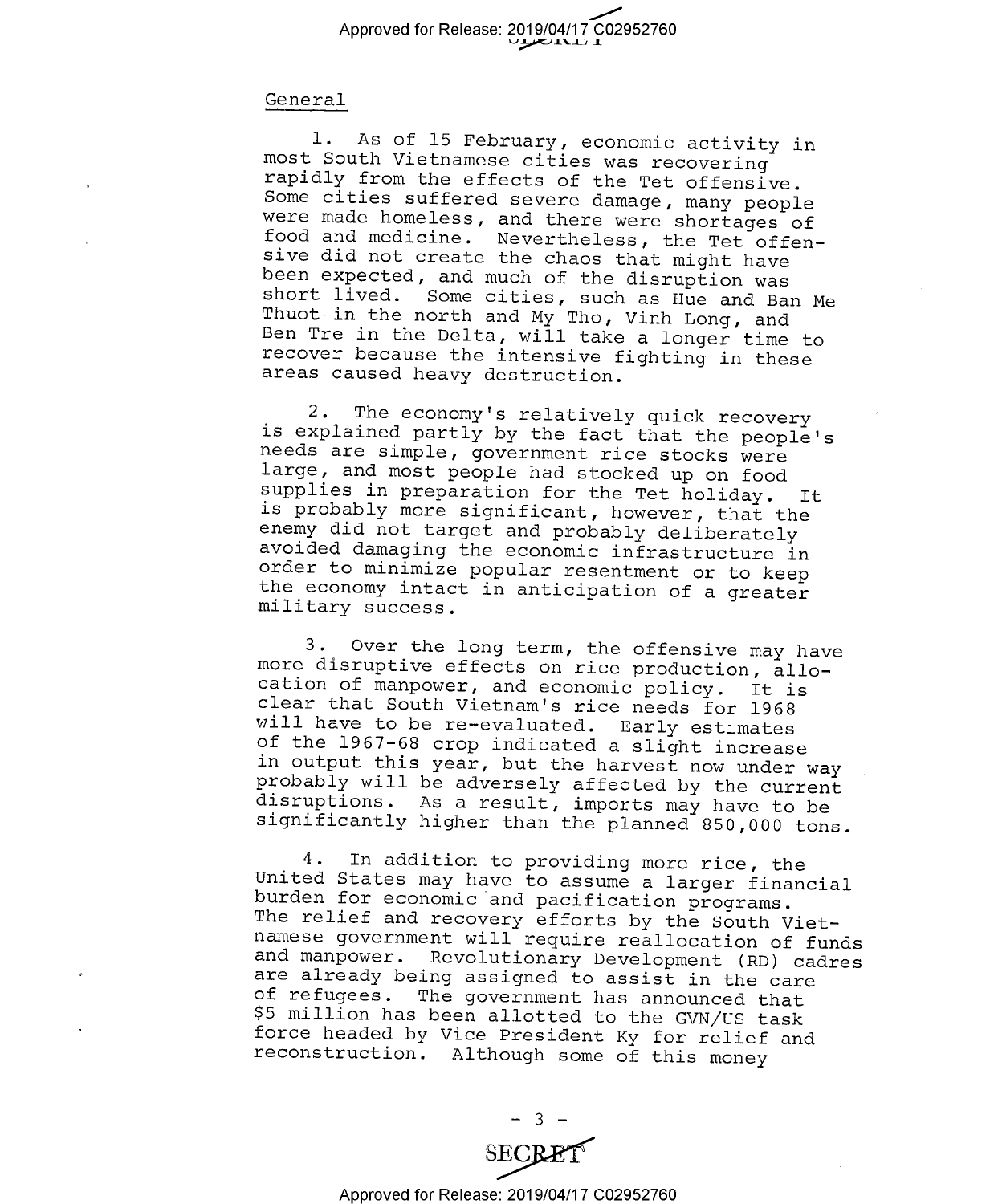#### Approved for Release: 2019/04/17 C02952760 **SECRET**

reportedly will come from US aid funds, most of it will come from Vietnamese government funds allotted to the pacification program.

5. As a result of the offensive, President Thieu on 9 February asked the National Assembly to give him the power to make economic decisions by decree for one year. Thieu reportedly would use this power to increase excise and sales taxes and close dance halls and bars. The power of decree may also be used to crack down on profiteering and to set price controls.

#### Food Supplies

6. Reports of food shortages have come mainly from Quang Tri and Hue in the I Corps area, Nha Trang in the II Corps area, and from the Delta city of Vinh Long. Thus far, no food shortage of any consequence has been reported in the III Corps area. US officials report that sufficient food is available in Saigon, but distribution is difficult. Fortunately, most people had stocked up on food supplies in preparation for the Tet holiday. On 9 February, rice stocks in Saigon-Cholon warehouses totaled 104,000 tons with another 35,000 tons on ships in the port. One of the warehouses has been reported damaged and another containing 5,000 tons was reportedly looted with some Viet Cong assistance. The rice available, however, is sufficient to meet the needs of Saigon and the rice—deficit areas in the north for more than a month. If this rice cannot be transported, however, shortages could develop, particularly in the I and II Corps areas. is no current information on stocks in central Vietnam. At the beginning of January, this area reportedly had on hand about 37,000 tons, or almost one month's supply. Moreover, a ship carrying rice arrived in Qui Nhon on 25 January, another arrived in Nha Trang on 30 January, and another in Da Nang on 31 January.

#### Prices

7. Food prices soared during the early days of the offensive, but as more shops and marketplaces opened, prices began to decline somewhat. In Bien Hoa city, for example, prices of most foods on 4 February were said to be three to five times higher than those just before Tet, and no

**SECRET**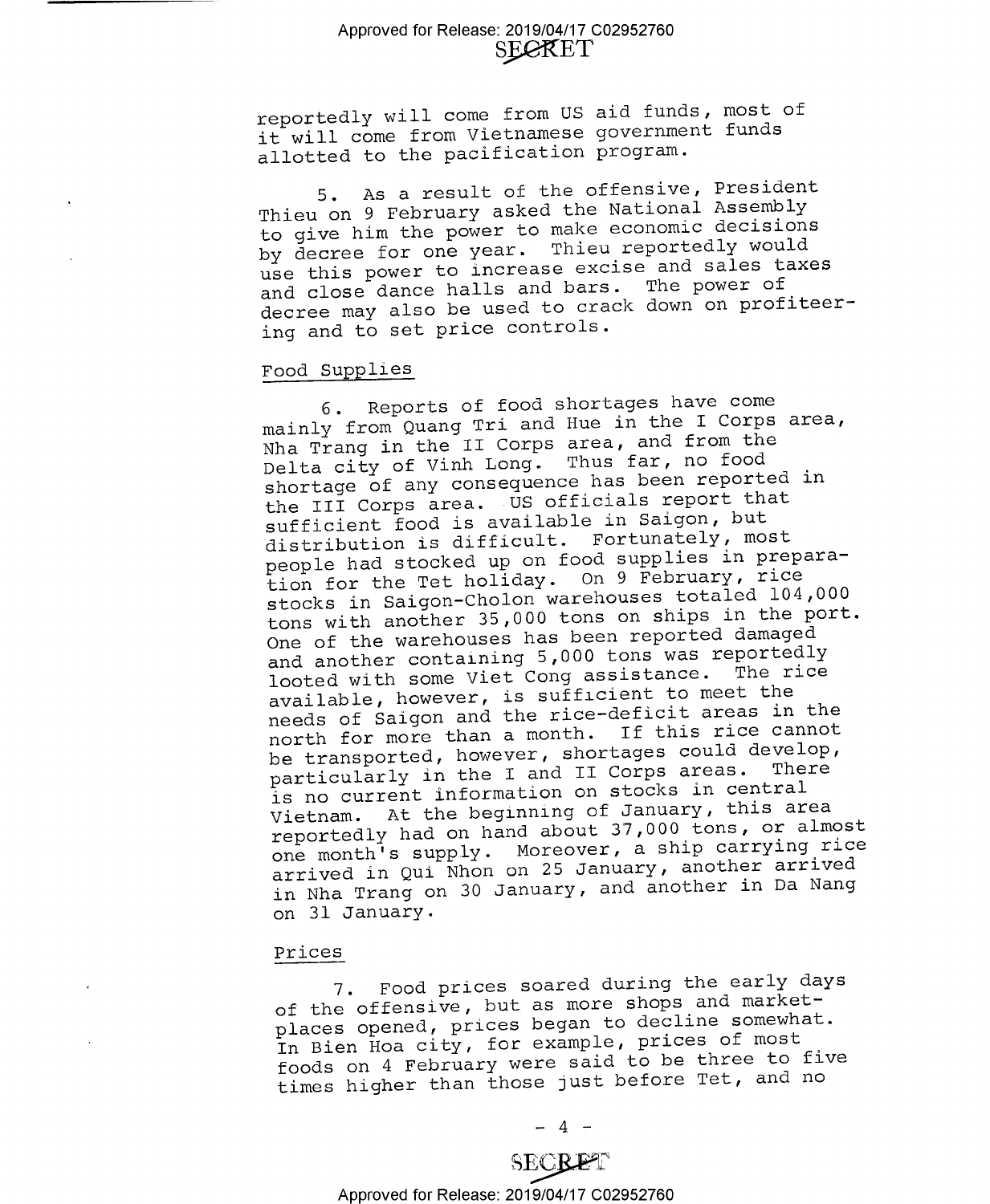#### Approved for Release: 2019/04/17 C02952760 **SEGRET**

chicken, meat, or vegetables were available. By <sup>7</sup>February, however, the food supply situation in Bien Hoa was said to be near normal, although prices were still up 50 to 75 percent. USAID officials in Saigon did not take their regular comprehensive weekly survey of prices. They have reported, however, that spot checks on l3 February showed the prices of domestically grown rice running 50 to 65 percent above the pre-offensive level and the price of fish about double. of sugar and condensed milk, however, were not<br>significantly higher than pre-Tet levels. Free significantly higher than pre-Tet levels. rice is being distributed at 75 refugee centers, and imported US rice is being sold at pre-Tet prices to other civilians from distribution points<br>and trucks in various parts of the city. Moreover, Vice-President Ky has ordered 2,000 tons of rice,<br>instead of the previous 200 tons, to be distributed daily in Saigon as well as 1,300 tons of frozen<br>pork. These measures are designed to prepare These measures are designed to prepare<br>. residents in case of another attack. The Saigon residents in case of another attack. distribution of food through normal commercial markets was to have resumed by 14 February.

#### Public Service and Private Production

8. The fighting has interrupted power and water supplies in many cities, but damage to<br>utilities generally has been slight. It seems utilities generally has been slight. clear that the enemy chose not to target these and other economic installations. Apparently no attempts were made to destroy any port facilities in the country. The large POL depot at Nha Be near Saigon was also untouched, and Esso began running convoys of trucks carrying gasoline and<br>kerosene into Saigon by 4 February. Shortages kerosene into Saigon by 4 February. of POL, however, are reported in some Delta provinces. Scenes of heavy fighting, such as Hue and Ban Me Thuot, reported a lack of both power and water. In Saigon, US officials stated on 9 February that power facilities were operating at 70 percent of capacity, which was ample because of reduced industrial demand. The Saigon water supply was cut on 4 February, but only for a few<br>hours. Garbage piling up in city streets is a major health hazard, but collection and disposal have been started.

9. The worst report of damage to production facilities occurred near Saigon, where about 60

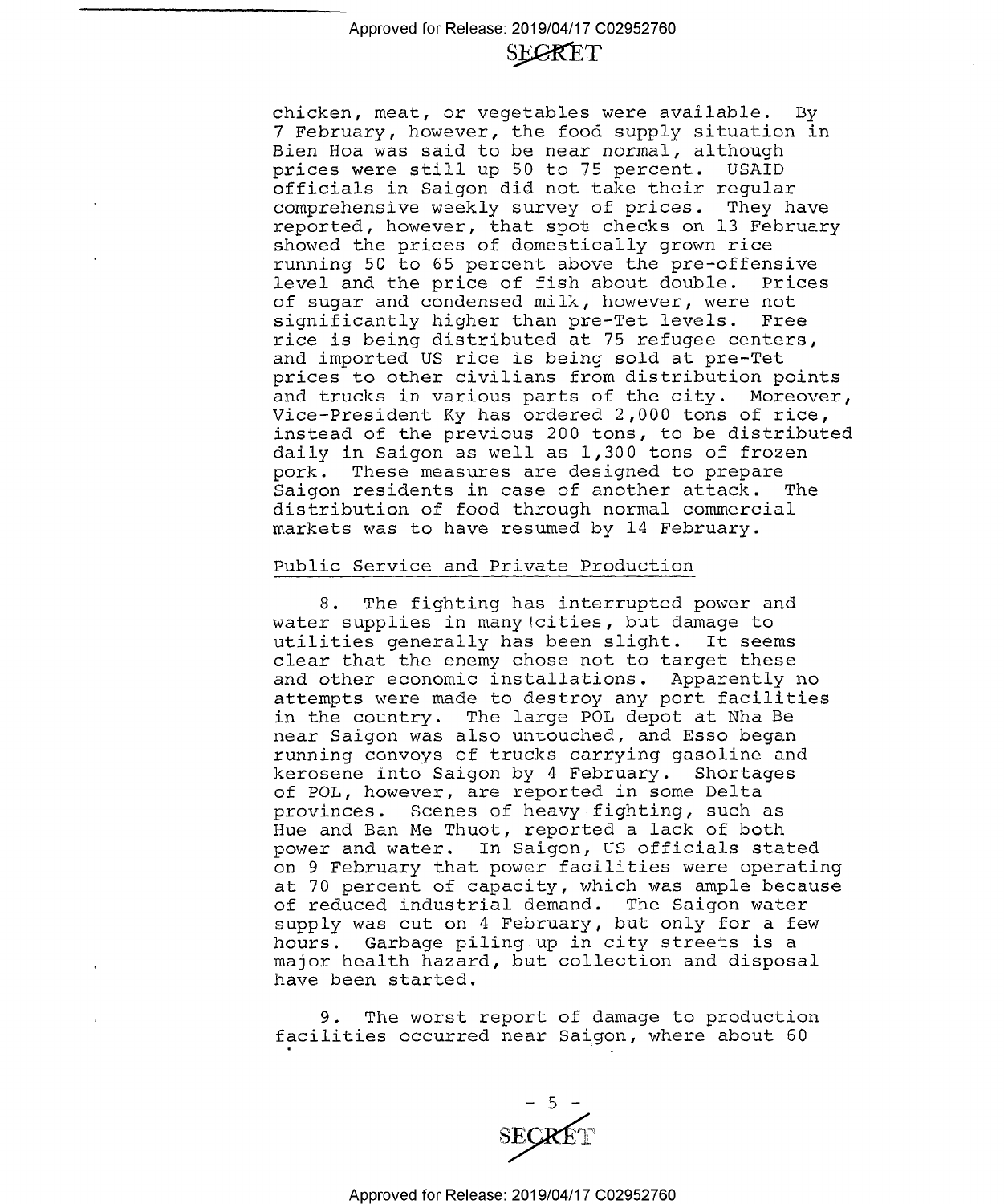percent of the buildings and 80 percent of the equipment of the two largest textile firms in South Vietnam were destroyed. The logistics command post for the Viet Cong attack reportedly was located near these plants. The general manager of the two sister companies estimated<br>that repairs would take many months. These plants that repairs would take many months. are reported to be the two largest employers of workers in the private sector of the economy. They account for about one-half of the output of the textile industry and about 5 percent of total industrial output.

#### Transportation

l0. The interdiction of roads, the chief transportation network in South Vietnam, was confined mostly to the Delta, the Saigon area, and the northernmost part of South Vietnam (see<br>the map). These interdictions presumably were These interdictions presumably were intended to prevent movement of Allied military forces rather than to disrupt the economy. Officials in the IV Corps area have stated that as of 10 February, Route 4, the main route for carrying food products from the Delta to Saigon, is open from My Tho to Saigon and partially open between My Tho and My Thuan. The My Thuan ferry across the Mekong River was due to resume operation soon. Police checkpoints along the road, however, reportedly were restricting movement of goods as well as refugees. evidence that as of 8 February, some food was moving into Saigon from the Delta. Merchants and farmers in the Delta undoubtedly are willing to put up with checkpoints and to risk traveling in order to get rice and other produce to Saigon to take advantage of the current high prices. Other highways are less secure than Route 4. Early in the offensive, for example, 51 Viet Cong checkpoints were reported along Route l between Xuan Loc and Bien Hoa. Officials report that Route 15 from Saigon to Vung Tau is open sporadically, and some fresh fish is believed to be arriving in Saigon. Route 20 is said to be open in Long Khanh Province, but impassable in Lam Dong Province, and no vegetables are moving from Da Lat to Saigon. Blown bridges on Route ll have made through traffic between Da Lat and Phan Rang impossible. Route 1 in the I Corps area interdicted in several places.

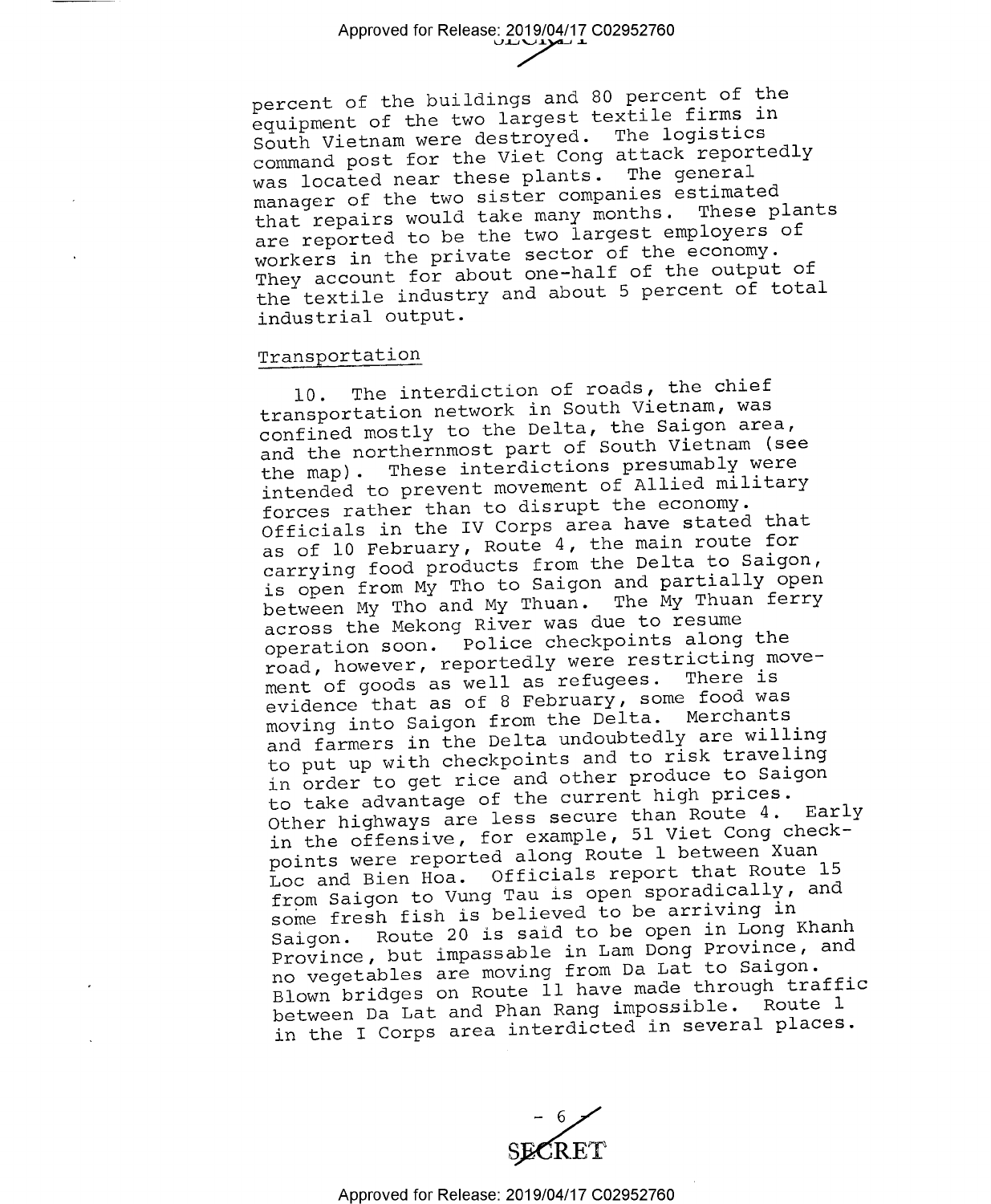

56873 9-67 58434 2-68 CIA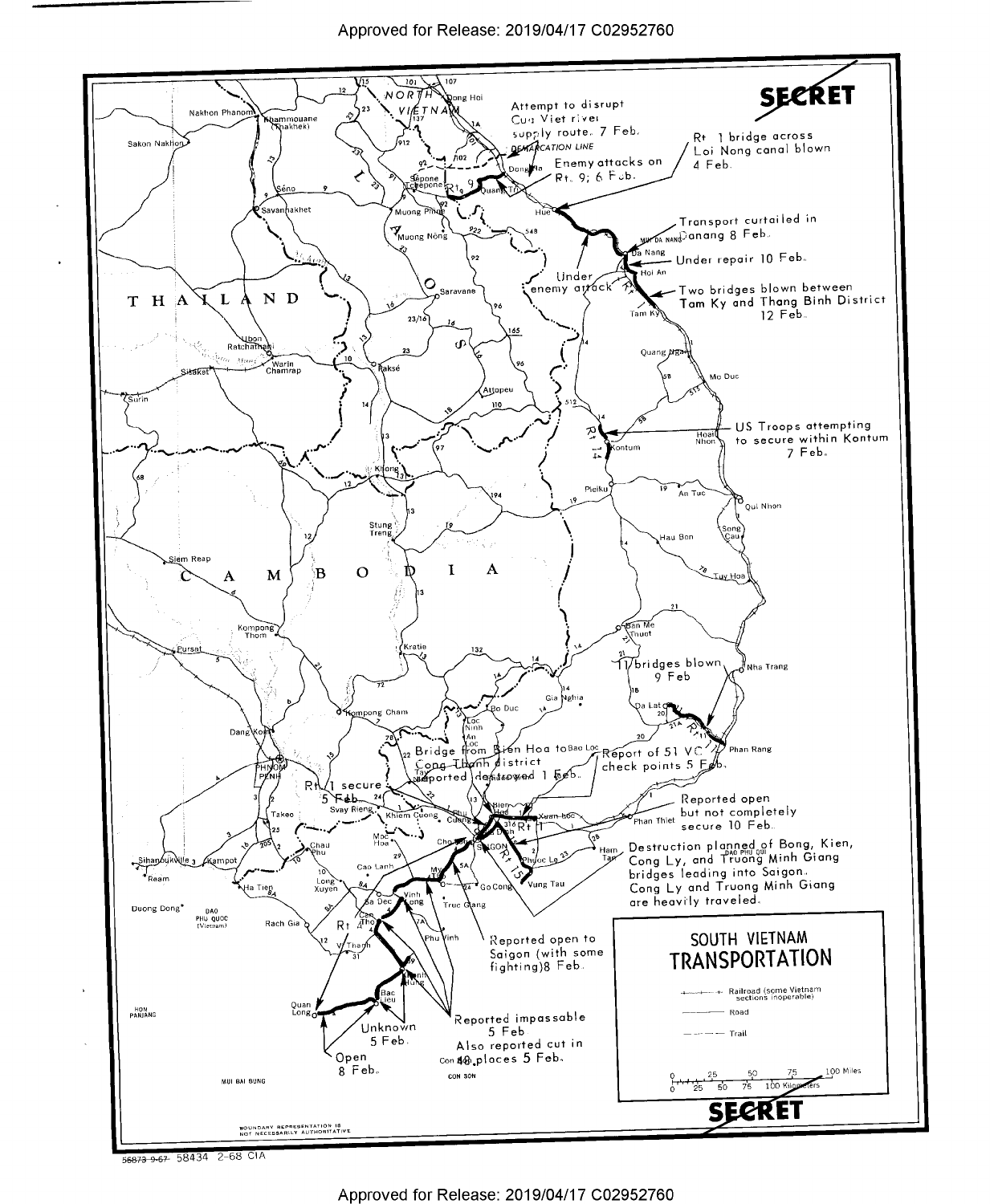## SEGRET

ll. Commercial flights, both domestic and international, had been resumed at Tan Son Nhut airport by l4 February. Embassy officials indicated that the delay in restoring service was due to employees' difficulties in getting to work and to curfew restrictions.

#### Refugees

l2. According to incomplete reporting, there are at present, as a direct result of the Tet offensive, an estimated 460,000 refugees throughout South Vietnam. These are in addition to the 700,000 South Vietnamese who were living in refugee camps at the outbreak of the Tet offensive More than 170,000 of the new refugees are reportedly located in the Saigon - Gia Dinh area and another 42,000 are in the surrounding III Corps area. Estimates of the number of refugees by Corps area as of 14 February are shown in the following tabulation:

| Area                                                            | Refugees                                         |
|-----------------------------------------------------------------|--------------------------------------------------|
| I Corps<br>II Corps<br>III Corps<br>IV Corps<br>Saigon-Gia Dinh | 65,000<br>66,000<br>42,000<br>114,000<br>173,000 |
| Total                                                           | 460,000                                          |

13. Cities in the IV Corps area reporting large numbers of refugees are the provincial capitals of Ben Tre, My Tho, Can Tho, and Chau Phu. These large numbers of homeless South Vietnamese could, for the first time, pose a refugee problem for the Delta area. Some easing of the problems is expected as these refugees reach the homes of relatives or return to their homes. It has been observed that some reversal has occurred in the flow of refugees from the country to the city as urban residents fled provincial capitals to avoid the fighting.

14. Ban Me Thuot and Da Lat, two of the hardest hit provincial capitals in the II Corps

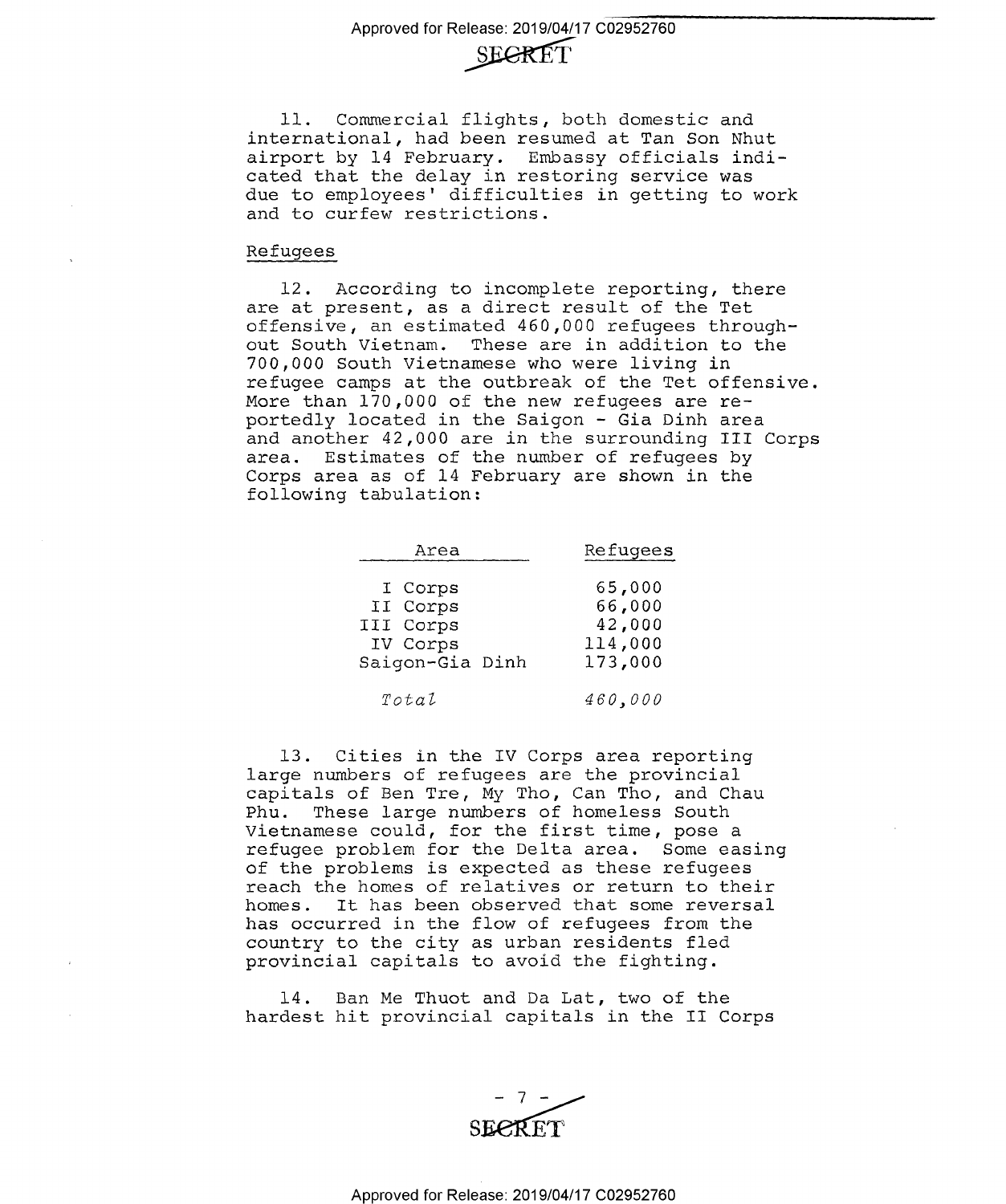area, reported more than 20,000 and 13,000 refugees, respectively. Da Lat has reported that no major problems are expected in handling the refugees. But the situation in Ban Me Thuot is reported to be serious, as the water supply is running low and South Vietnamese officials are having <sup>a</sup> difficult time coping with the large number of refugees.

15. In Hue, where fighting has been particularly harsh, an estimated 30,000 persons account for almost one—half of the refugees in the I Corps area. Although no estimates are available, it is apparent that Quang Tri Province has a sizable number of refugees resulting from Viet Cong sweeps in RD areas. The problem has been intensified by the ineptness of Quang Tri officials in administering relief to the refugees from these villages.

#### Housing

l6. Widespread street—to—street and house-tohouse fighting as well as Allied shelling and bombing of Viet Cong strongpoints did severe damage to civilian housing in several cities. As of ll February, an estimated total of about 37,000 homes had been destroyed throughout South Vietnam. Damage to housing thus far appears to have been heaviest in the IV Corps area, where an estimated 10,600 homes were destroyed. Several other cities in the IV Corps area reported heavy damage: percent of the city of Vinh Long (the capital of Vinh Long Province), one—third of My Tho (the capital of Dinh Tuong Province), and one—half of the buildings in Ben Tre (capital of Kien Hoa Province) reportedly have been destroyed. only reports thus far of efforts at repair have come from My Tho. Otherwise, the homeless have moved in with relatives and friends. Destruction to housing, although heavy, was far smaller than the flow of refugees, which suggests that many of the refugees will return home when the fighting subsides and curfews are lifted.

#### Civilian Casualties

17. There are few reports from the I, II, and III Corps areas on the estimated number of South

 $-8$  -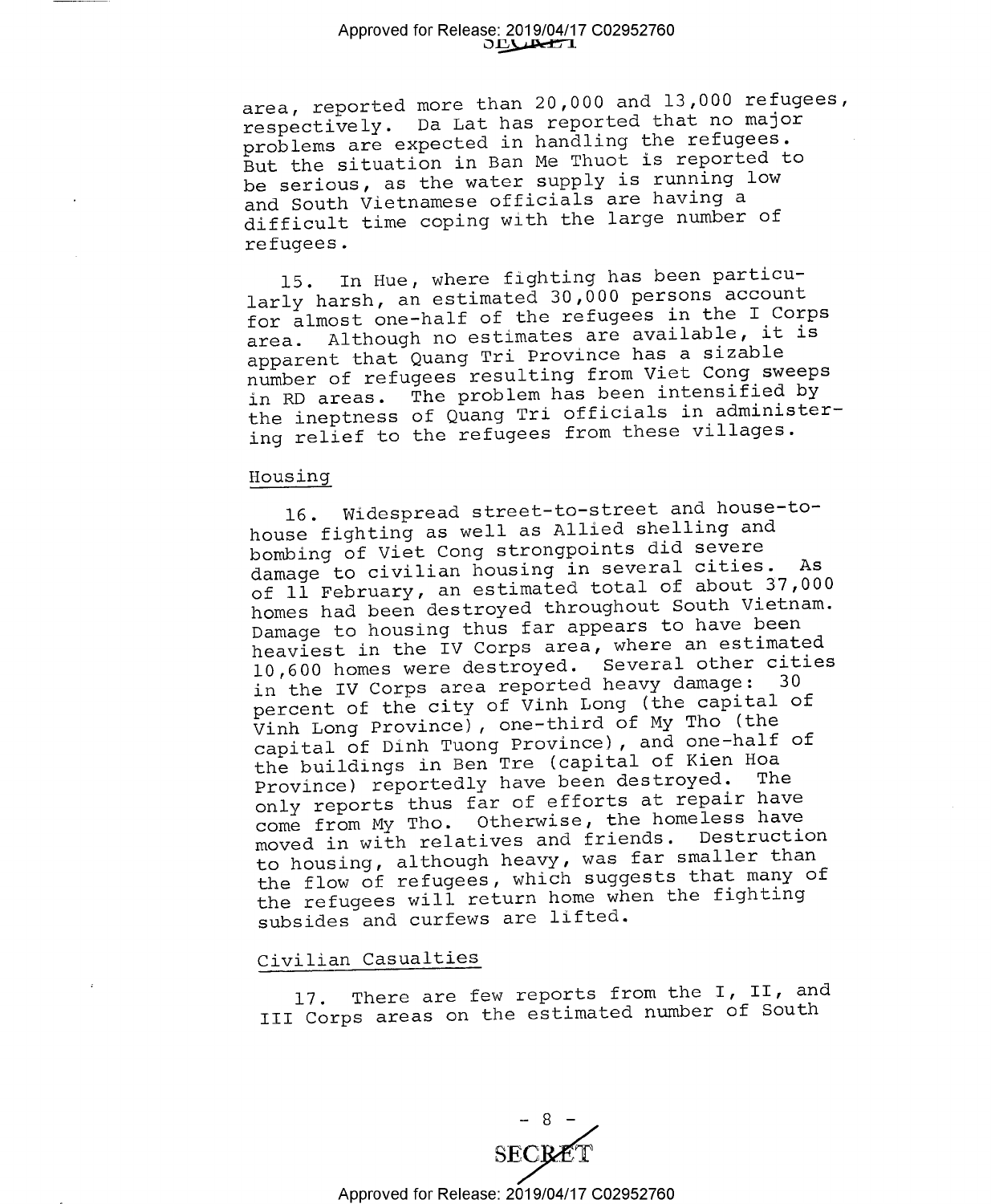Vietnamese civilians killed during the Tet offen-<br>sive. As with the number of refugees and houses<br>destroyed, civilian casualties, according to the<br>most recent reports, seem to be concentrated in<br>the IV Corps area. By the e